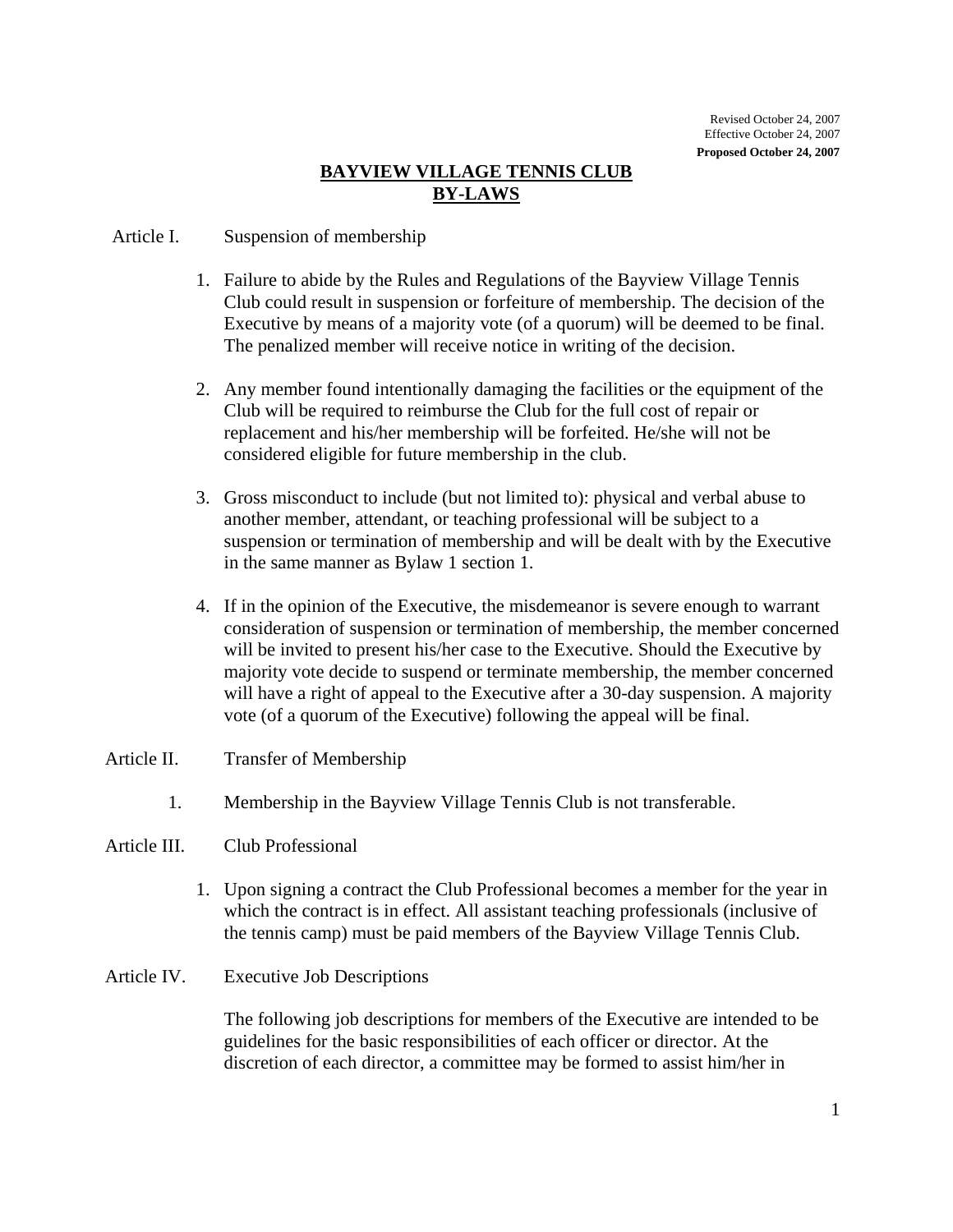**Proposed October 24, 2007** 

his/her duties. The members of this committee must be approved by the Executive. It is the prerogative of the President to request additional responsibilities of an officer or director.

- A. The Past-President shall:
	- 1. Attend all Executive and general meetings.
	- 2. Act in an advisory capacity.
	- 3. Assist in the annual audit, if directed by the Executive.
- B. The President shall:
	- 1. Exercise general supervision over the affairs of the Club.
	- 2. Call meetings as he/she considers necessary.
	- 3. Preside at all meetings.
	- 4. Close all meetings.
	- 5. Sign the minutes of the meeting after reading and approval.
	- 6. Attend committee meetings whenever possible and/or receive a report of the business discussed.
	- 7. Vote only in the event of a tie.
	- 8. Encourage and co-ordinate the duties of the Executive.
	- 9. Submit the necessary documentation to the City by the due date each year in order to obtain a Permit to Operate for the Club.
	- 10. Act as a liaison between BVTC and the NYTA and BVTC and the OTA.
	- 11. The President shall be an ex-officio member of all committees.
- C. The Vice-President shall:
	- 1. Assist the President in carrying out the duties and responsibilities of that office.
	- 2. Perform all presidential duties in the absence of the President.
	- 3. The Vice-President shall chair the Tennis Professional Selection Committee that will be composed of two Executive members in addition to the President and the Vice-President and a Past-President. The Chairperson shall have a vote only in the case of a tie.
	- 4. It shall be the responsibility of the Vice-President to review all invoices with cheques issued before payment is made.
- D. The Secretary shall:
	- 1. Record the minutes of all meetings.
	- 2. Prepare and read minutes, sign name and after approval, present them to the President for signature.
	- 3. Handle the Club correspondence.
	- 4. Inform the bank of the names of those having proper signing authority each year immediately after the elections at the annual meeting. The signers must be any two of the President, Treasurer, and Vice-President.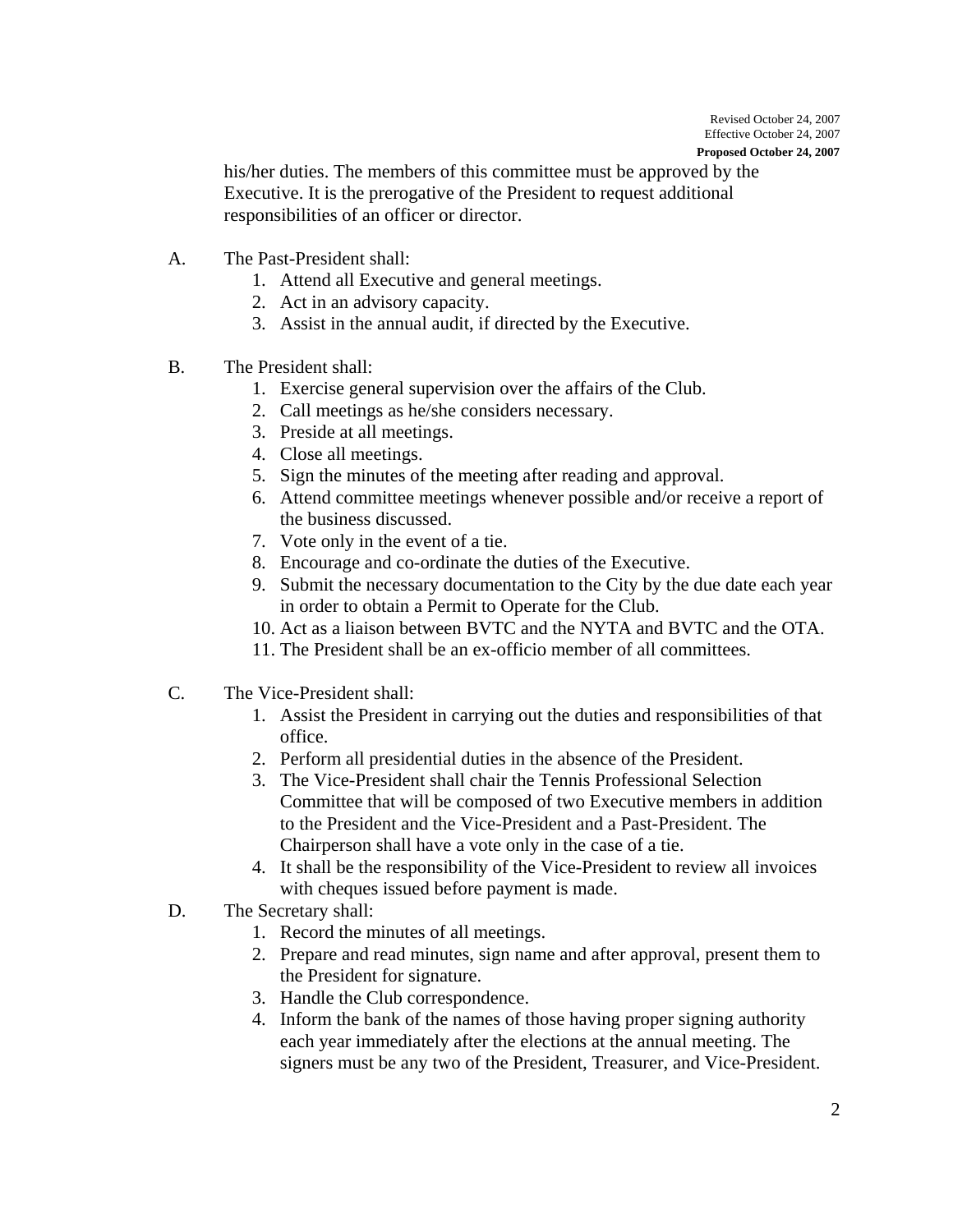- **Proposed October 24, 2007**
- 5. Type final drafts of financial statements and other material prepared by members of the Executive, unless prepared by the Club's auditor.
- E. The Treasurer shall:
	- 1. Maintain the Club's financial affairs according to the Accounting Guidelines for NYTA Community Tennis Clubs.
	- 2. Maintain bank accounts at a chartered bank approved by the Executive.
	- 3. Maintain proper financial books covering the Club's fiscal activities and be prepared to exhibit such books to any member of the Executive upon application.
	- 4. Act as budget co-ordinator for the Club.
	- 5. Receive all Club income, record income, and deposit funds in the Club's bank account.
	- 6. Disburse funds as authorized by the Executive and ensure that all such payments are supported by receipt, bill or invoice.
	- 7. Establish adequate procedures for the handling of cash by Club employees. A receipt must be issued whenever cash is received.
	- 8. Calculate and pay wages of Club employees upon verification of records received by the Clubhouse Director.
	- 9. Maintain accurate records for tax purposes and remit required employee and employer contributions to Revenue Canada as described in current Government booklets.
	- 10. Prepare an interim financial statement for Executive meetings.
	- 11. Prepare a financial statement for the Annual General Meeting.
	- 12. Balance the books, reconciling them with the bank statements, and submit them for review by the President prior to submission for audit.
	- 13. Organize in a suitable file case all documents pertaining to the fiscal year: invoices and receipts in chronological order, cheques and stubs, membership receipts, bank statements and deposit records, income tax document and pay records.
- F. The Courts Director shall:
	- 1. Arrange for the maintenance of court facilities and equipment (including the playing surface).
	- 2. Arrange for the installation of nets, windscreens and other court equipment in the spring and for their removal and storage at the end of the tennis season.
	- 3. Arrange for all necessary repairs to court equipment such as nets, posts, windscreens and roll-dries, and recommend purchase of new equipment.
	- 4. Arrange for all necessary painting of equipment and facilities (eg. net posts, practice wall, shed).
	- 5. Arrange for estimates for repairs to court surfaces, when necessary,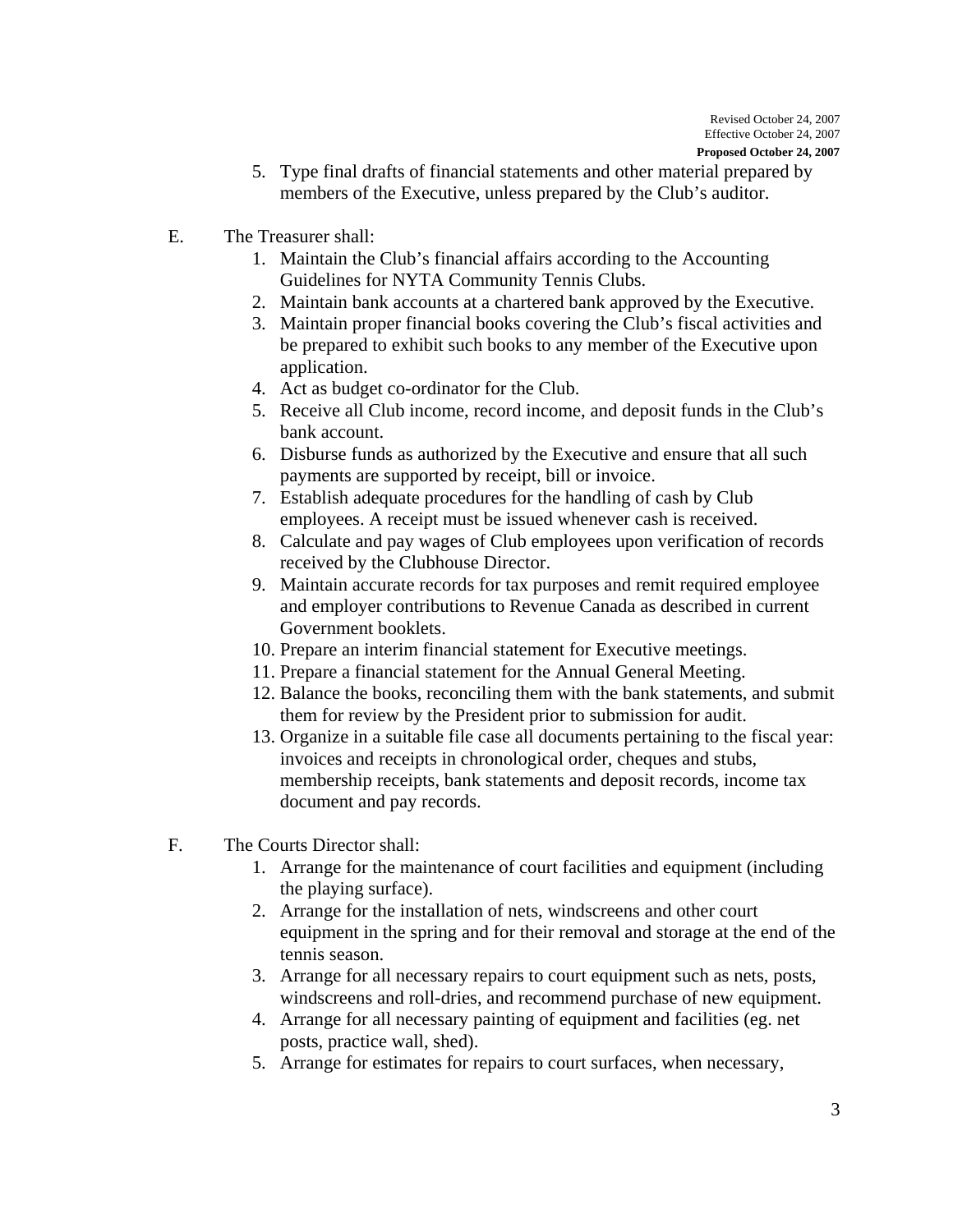subject to the approval of the Executive.

- 6. Arrange to have the lights turned on and off at the appropriate times during the tennis season.
- 7. Arrange for regular pickup of garbage by North York.
- 8. Keep the chalkboard supplied with an eraser and chalk.
- 9. Arrange for the planting of the flower pots in the spring and the storage of the pots for winter.
- 10. Maintain the outside bulletin board and keep all exterior signs in good condition.
- 11. Maintain a good working relationship between the Club and the City staff in those areas relating to the maintenance of court facilities and equipment.
- 12. Should resurfacing of courts be necessary, the Courts Director shall act as chair of the Courts Resurfacing Committee and carry out protocol as specified in Courts Resurfacing Article VI under the By-Law.
- G. The Clubhouse Director shall:
	- 1. Hire, train and supervise the Clubhouse attendants.
	- 2. Arrange for the opening and closing of the Clubhouse each day during the tennis season.
	- 3. Arrange for the cleaning and upkeep of the Clubhouse.
	- 4. Arrange for the repairs of fixtures, furniture and equipment in the Clubhouse, when necessary.
	- 5. Arrange to have interior and exterior light bulbs replaced as necessary.
	- 6. Maintain a stock of cleaning and washroom supplies.
	- 7. Suggest the purchase of Clubhouse equipment, furniture, and supplies to the Executive.
	- 8. Facilitate proper operation of the vending machines and acts as a liaison with the City.
	- 9. Maintain a good working relationship between the Club and the City staff in those areas relating to the maintenance of Clubhouse facilities and equipment.
	- 10. Distribute sets of Clubhouse keys to members of the Executive and team captains upon their signature, and collect keys from holders who have resigned from their position.
	- 11. Arrange for connecting and disconnecting of the Club telephone. Ensure that the Club maintains the same number (416-222-6400).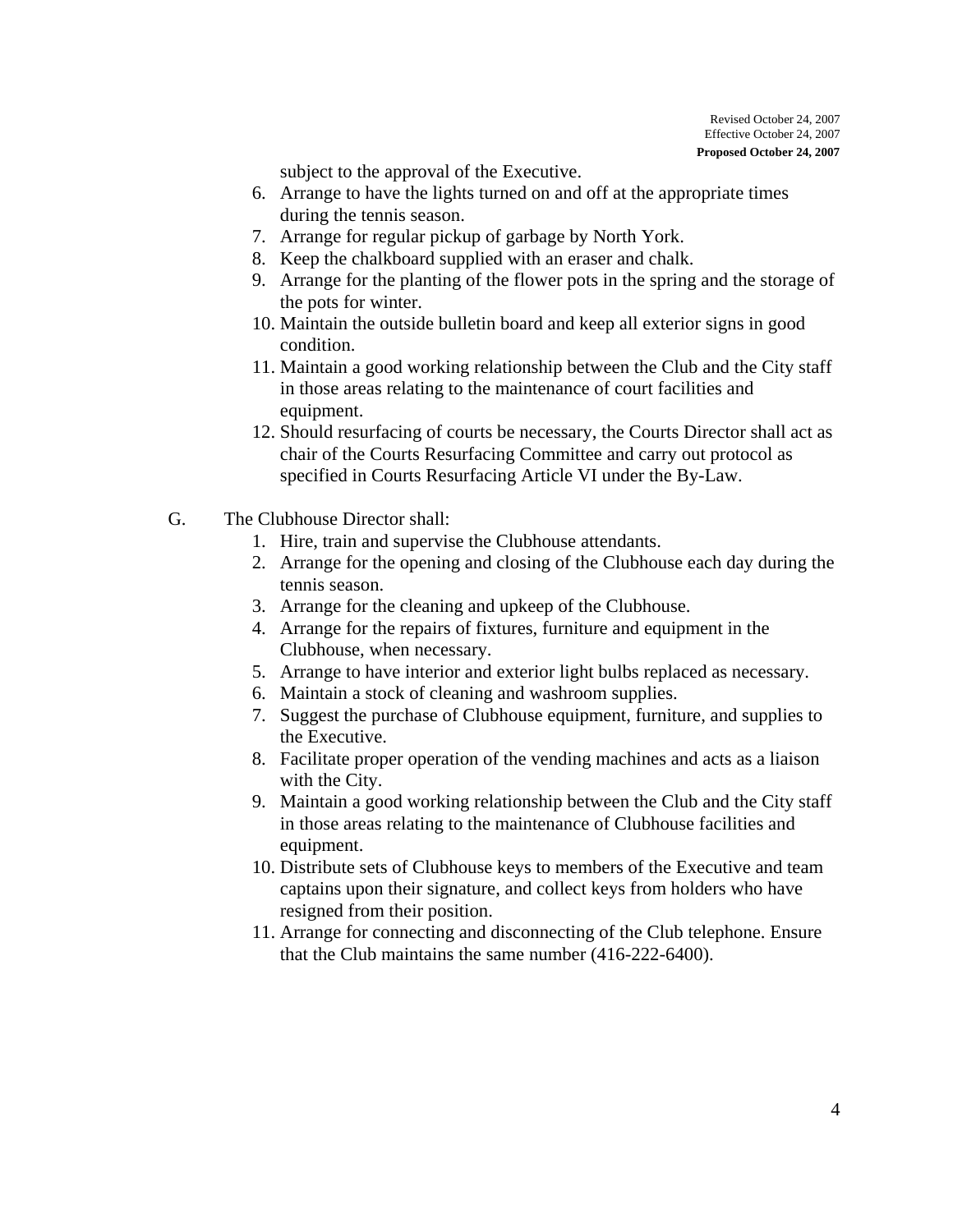- H. The Junior Development Director shall:
	- 1. Plan and supervise a complete program for junior members, keeping in mind a balance among social play, instruction and competition.
	- 2. Organize all junior inter-club teams as follows;
		- A. Set up the tryouts and team practices.
		- B. Maintain team records.
		- C. Arrange for balls and refreshments for home matches, if applicable.
	- 3. Organize the Junior Opening and Closing Day activities.
	- 4. Organize the junior drop-in clinics.
	- 5. Recommend to the Executive juniors who should be considered for the granting of senior privileges, and monitor their conduct at the Club to ensure that the requirements for these privileges are being fulfilled.
	- 6. Select a team, with the Professional's assistance, to represent the Club at the North York Junior Year-End Tournament, and inform those chosen of the time and location of their matches.
	- 7. Assume responsibility for the organization of any junior tournament sanctioned by an outside body (eg. OTA, NYTA).
	- 8. Write the submission for the newsletter.
- I. The Membership Director shall:
	- 1. Design the application form and arrange for it to be printed.
	- 2. Order member identification for senior and junior members.
	- 3. Send out the application form and first newsletter to the previous year's membership roster and to prospective new members.
	- 4. Process the membership application as follows:
		- A. Send a personal letter and member identification to life members.
		- B. Send a form letter and member identification to members.
		- C. Maintain a chronological listing of the application forms.
		- D. Pass the lesson requests to the Club Professional. (or Vice-President, if Club Professional is not yet available), and all other requests to the appropriate directors.
	- 5. Maintain a file containing the names, addresses, and telephone numbers of all members.
	- 6. Prepare master copies for the address labels and have labels copied as required.
	- 7. Prepare a membership directory and distribute copies to the membership.
	- 8. Answer telephone enquires from potential and current members.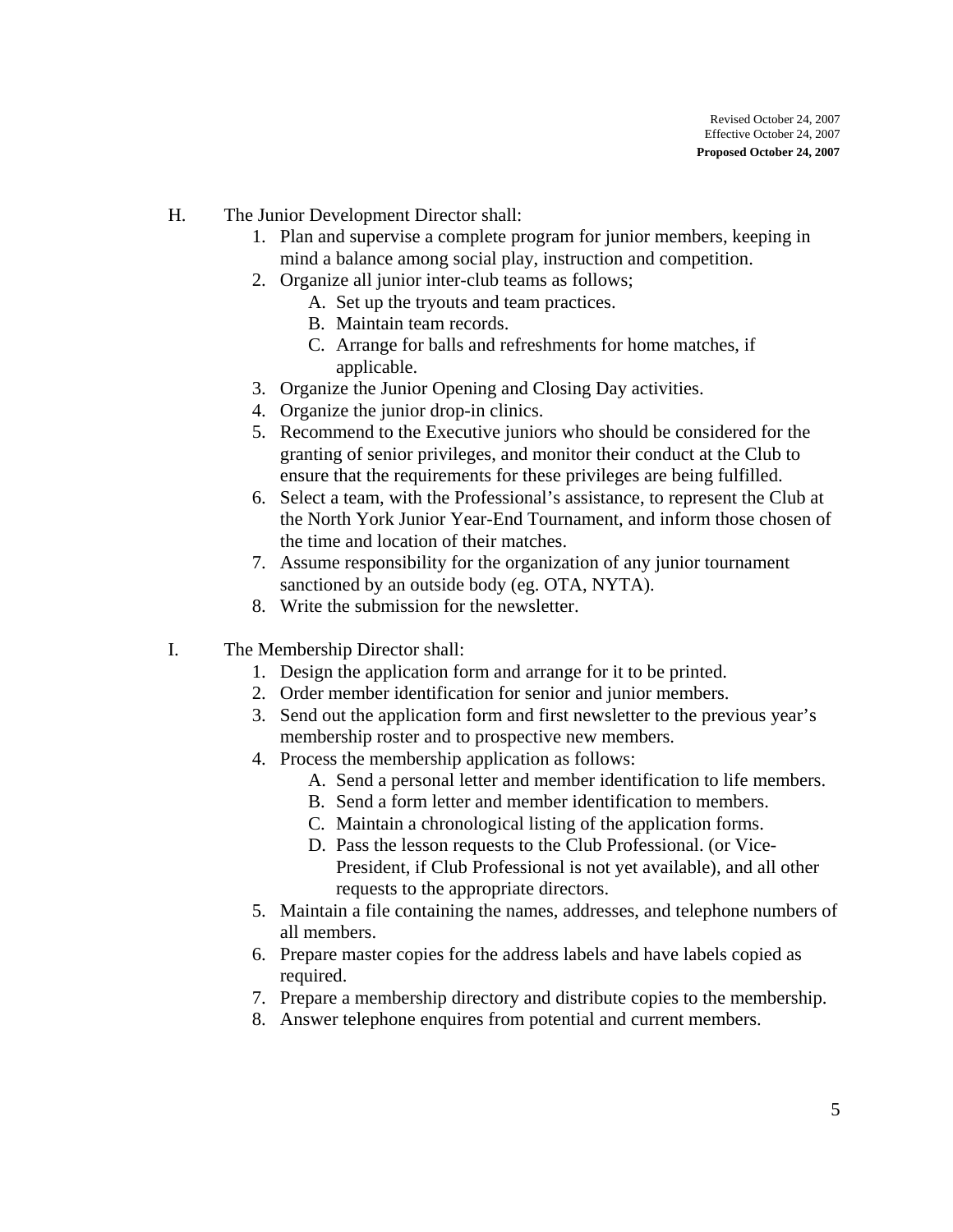- J. The Games Director shall:
	- 1. Assume responsibility, with the assistance of the Club Professional, for the organization of the House Leagues & Inter-Club Leagues. Inter-Club Leagues is defined by any leagues involving other Clubs.
		- A. Select House League Directors, if required.
		- B. Ensure that fees, if any, are collected from participants and passed on to the Treasurer.
		- C. Purchase House League trophies or awards.
	- 2. It is the responsibility of the Games Director, to collect the names of proposed captains for each team (after consultation with team members). The names of the proposed team captains will then be submitted to the Executive for approval by majority vote. Team captains will be responsible for the running of the try-outs. Team Captains will be directly responsible to the Games Director. Should the team captain be unable to fulfill his/her duties, the Executive shall appoint an alternative. After consultation with team members, present the names of team captains for all inter-club teams for approval by the Executive.
	- 3. Arrange for the distribution and collection of balls for the House League, round robins and inter-club teams.
	- 4. Arrange for the posting of notices for the House League, round robins and inter-club teams..
	- 5. Note: The Club Professional has the responsibility for the organization of four Sunday social round robins and the Friday evening social round robins.
- K. The Tournament Director shall:
	- 1. Produce a schedule of dates for all tournaments and other events held at the Club to be approved by the Executive.
	- 2. With the tournament committee, produce and circulate tournament rules and regulations.
	- 3. Assume responsibility for the organization of all Club Championship tournaments.
		- A. Post notices for all tournament events well in advance.
		- B. Post sign-up and draw sheets for all tournaments.
		- C. Arrange for the collection of entry fees (if levied).
		- D. Arrange for the distribution and collection of balls that are supplied for tournament events.
		- E. Arrange for umpires and lines people as needed.
	- 4. Purchase trophies for the winners of Club Championship events and prizes for social tournament winners, and present the trophies at the Annual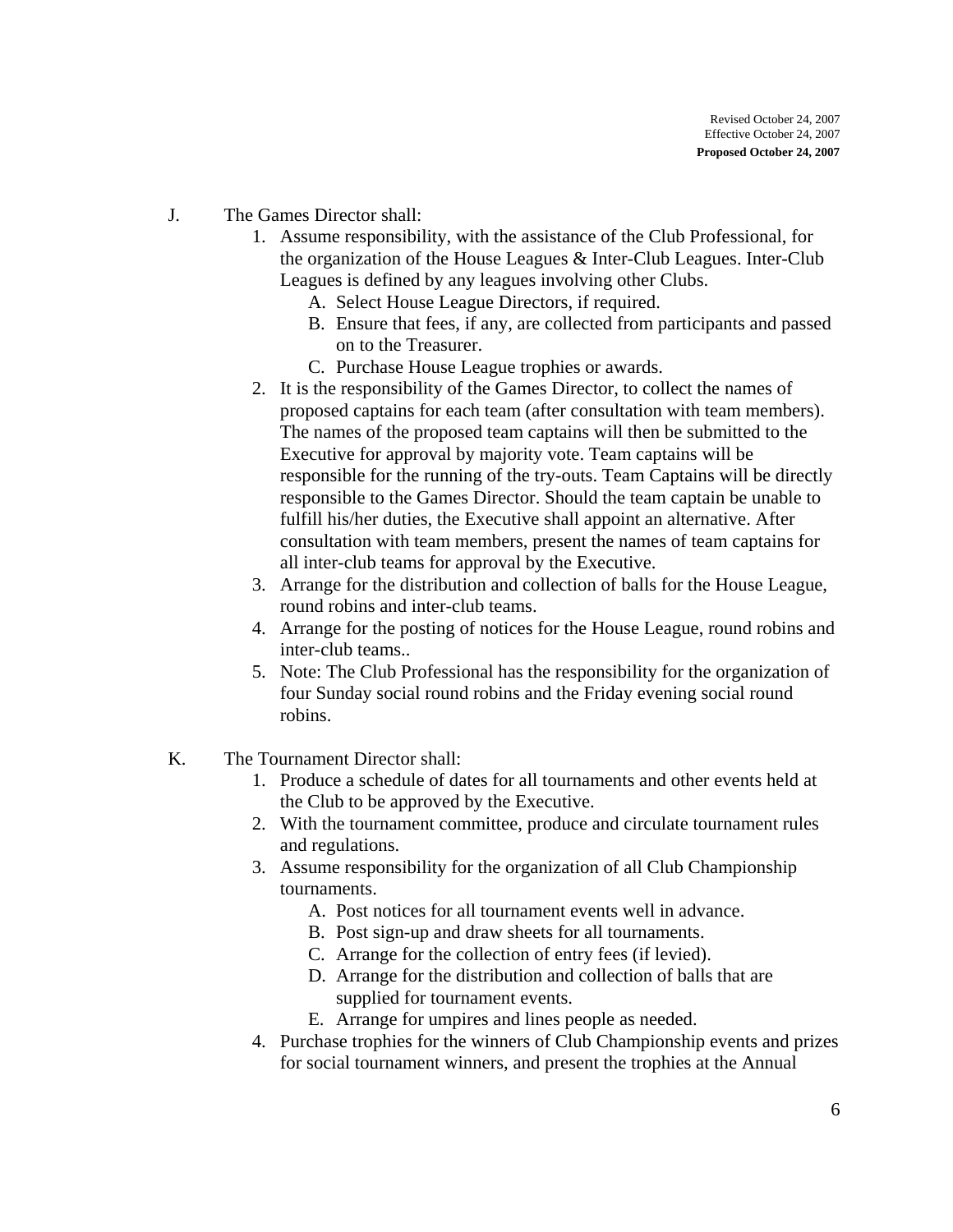Dinner/Dance.

- 5. Have the names of Club Championship winners engraved on the display case trophies.
- L. The Publicity/Webmaster Director shall:
	- 1. Notify members of all impending meetings (giving 15 days notice of any special, general or annual meeting).
	- 2. Send out all Club notices and newsletter.
	- 3. Liaise with the Games and Social Directors to keep informed of upcoming events.
	- 4. Arrange for signs and notices to be posted to advise the membership of upcoming social events.
	- 5. Post a monthly calendar of events in the Clubhouse.
- M. The Social Director shall:
	- 1. Organize the Opening Party.
	- 2. Make all food and refreshment arrangements for the Club's social events.
	- 3. Plan and organize the Annual Dinner/Dance:
		- A. As early as possible, select a location and date for the approval by the Executive.
		- B. Choose a menu and in consultation with the Treasurer present a budget and suggested ticket price to be approved by the Executive.
		- C. Arrange for the printing, and selling of tickets for the Club's Annual Dinner/Dance.
		- D. Make all other necessary arrangements, such as hiring a disc jockey and purchasing prizes.
	- 4. Oversee provision of refreshments for other events as outlined by the Executive from time to time.
	- 5. Assume responsibility for the Clubhouse kitchen.
		- A. Order sufficient amounts of staple supplies (eg. coffee creamer, sugar, lemonade crystals, cups, napkins and plastic utensils) and store them in the storage room cabinet.
		- B. Stock the kitchen with the above supplies as required.
		- C. Maintain a clean supply of dish towels.
		- D. Check the kitchen regularly to ensure that it is clean and tidy.
- N. The Junior Representative shall:
	- 1. Select several junior members, subject to the approval of the Executive, to form a committee to represent the junior membership.
	- 2. Act as a liaison between the juniors and the Executive and present the wishes of junior members.
	- 3. Assist Junior Development Director and Tournament Director as required.